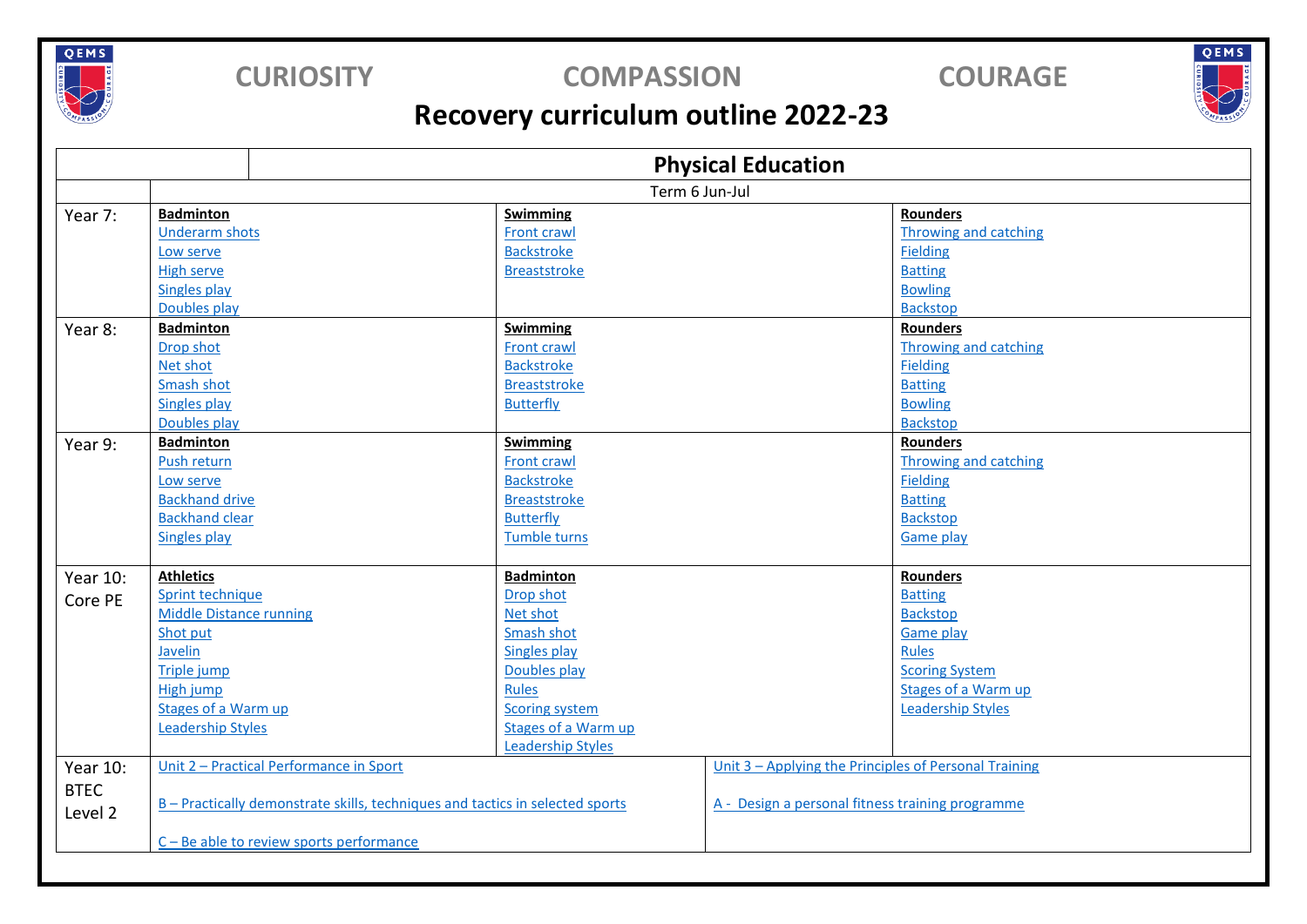

## **CURIOSITY COMPASSION COURAGE**

# QEMS

#### **Curriculum overview**

| Subject                      | <b>Physical Education</b>                                                                                                                                                                                                                                                                                                                                                                                                                      | Year group | $\overline{7}$ |  |  |  |  |
|------------------------------|------------------------------------------------------------------------------------------------------------------------------------------------------------------------------------------------------------------------------------------------------------------------------------------------------------------------------------------------------------------------------------------------------------------------------------------------|------------|----------------|--|--|--|--|
| <b>Vision</b><br>statement:  | At Landau Forte our curriculum exists to ensure all students regardless of background and ability have the opportunity to unlock their potential. We are committed to<br>students being challenged from their previous key stage learning experiences. Our broad and balanced curriculum is ambitious, coherently planned and sequenced,<br>and will provide the platform for preparing students with the foundations for examination success. |            |                |  |  |  |  |
|                              | Our Curriculum Intent has been informed by a wide variety of researchers and is steeped in evidence based research. Christine Counsell summarises the aspiration of<br>our curriculum to empower all learners creating a pathway to success in university, their career and life:                                                                                                                                                              |            |                |  |  |  |  |
|                              | 'A curriculum exists to change the pupil, to give the pupil new power. One acid test for a curriculum is whether it enables even lower attaining or disadvantaged pupils<br>to clamber into the discourse and practices of educated people, so that they gain powers of the powerful.'                                                                                                                                                         |            |                |  |  |  |  |
|                              | As well as excellent academic success we aim to ensure our students leave us as polite and well-rounded young adults. Our new core values of Compassion, Courage<br>and Curiosity are currently being embedded throughout our curriculum offer to ensure we continue to meet our social, emotional, spiritual and moral obligations.                                                                                                           |            |                |  |  |  |  |
| <b>Curriculum</b><br>intent: | The Physical Education department holds a significant position within the Academy. The subject has the capacity to cater for all students, irrespective of individual<br>disadvantages.                                                                                                                                                                                                                                                        |            |                |  |  |  |  |
|                              | The department aims to develop student's independence and resilience through fostering determined and engaged behaviours. Through the development of practical<br>skills, supported by a knowledge-based approach, we want our students to develop their:                                                                                                                                                                                      |            |                |  |  |  |  |
|                              | Resilience, curiosity and courage when facing challenges in new sports and in new social settings<br>$\bullet$<br>Independence and courage in the face of adversity in order to become organised and resourceful to engage in all activities<br>Pride in all aspects of their appearance, performance and progress                                                                                                                             |            |                |  |  |  |  |
|                              | Knowledge of skills, techniques, tactics and their role showing compassion within different contexts<br>$\bullet$<br>Engaged in all activities, to maximise time spent on each task to further progress, understanding and develop curiosity<br>$\bullet$                                                                                                                                                                                      |            |                |  |  |  |  |
|                              | We encourage this through an adapted curriculum, to meet the needs of the student's abilities, informed by the local sporting demographic. The students are provided<br>with a knowledge base that would allow them to further their leadership abilities and knowledge for further study in the sport and leisure industry. Students are<br>supported by a broad range of opportunities, both on-campus and in other locations.               |            |                |  |  |  |  |
|                              | In essence, we believe that students should be taking responsibility for their own learning to overcome barriers in order to achieve their own potential, as a product of<br>increased courage, compassion and curiosity.                                                                                                                                                                                                                      |            |                |  |  |  |  |
|                              |                                                                                                                                                                                                                                                                                                                                                                                                                                                |            |                |  |  |  |  |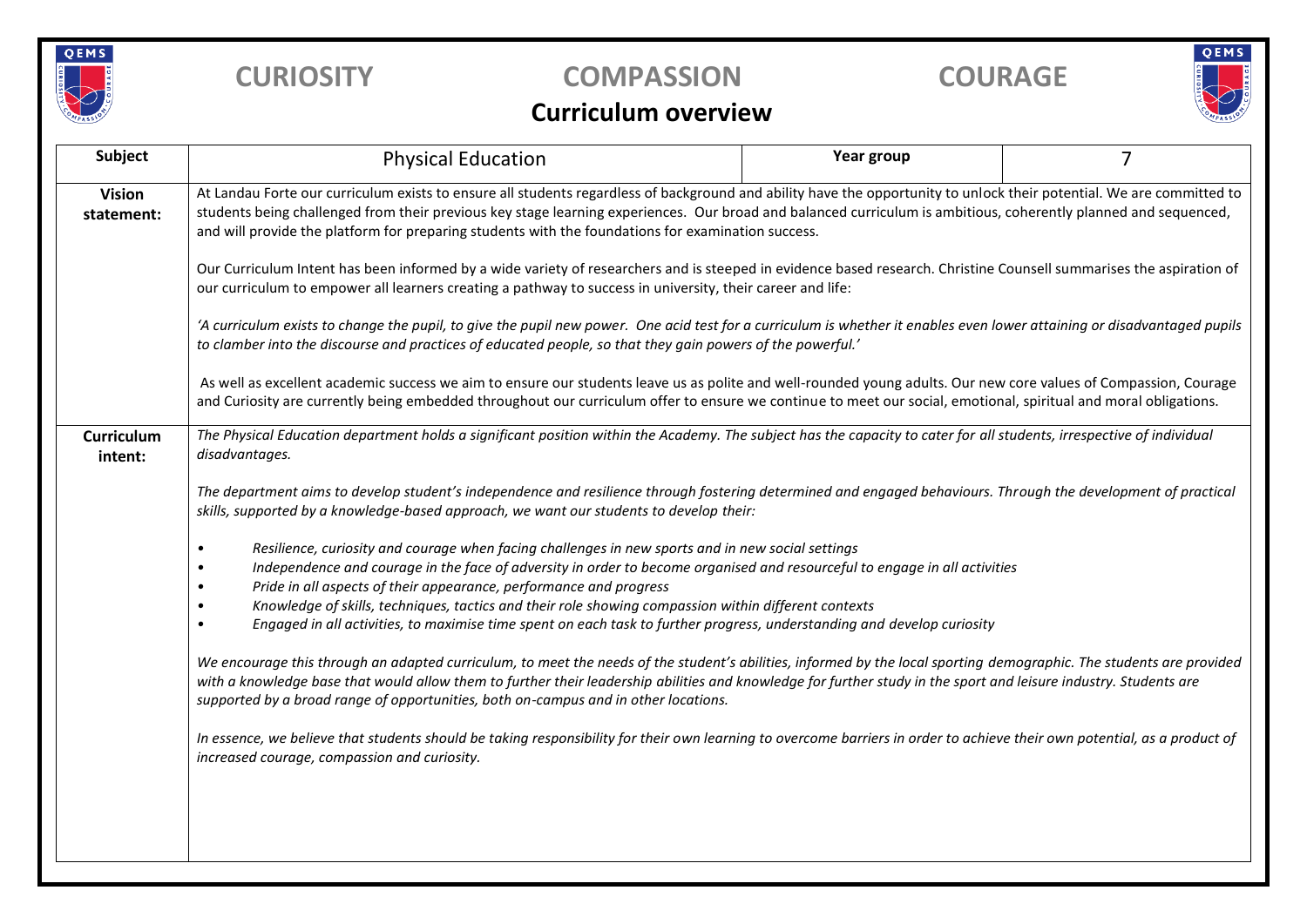| QEMS                                                 | <b>CURIOSITY</b>                                                                                                                                                                                                                                                                                                                                                                                                                                                                                                                                                                                                                                                                                                                                                                                                                                                                                                                                     |                     | <b>COMPASSION</b>                                                                                                                           |                     | <b>COURAGE</b>                                                                                                                      | QEMS                                                                                           |
|------------------------------------------------------|------------------------------------------------------------------------------------------------------------------------------------------------------------------------------------------------------------------------------------------------------------------------------------------------------------------------------------------------------------------------------------------------------------------------------------------------------------------------------------------------------------------------------------------------------------------------------------------------------------------------------------------------------------------------------------------------------------------------------------------------------------------------------------------------------------------------------------------------------------------------------------------------------------------------------------------------------|---------------------|---------------------------------------------------------------------------------------------------------------------------------------------|---------------------|-------------------------------------------------------------------------------------------------------------------------------------|------------------------------------------------------------------------------------------------|
| <b>Threshold</b><br><b>Concepts (TCs):</b>           | TC1: To develop a physically active lifestyle and understand how this can lead to lifelong participation in physical activity.<br>TC2: To develop knowledge of fitness components and fitness component testing methods.<br>TC3: To develop sport specific fundamental skills that will allow transference from sport to sport demonstrating effective communication through teamwork.<br>TC4: To develop knowledge and understanding of the key rules associated with each sport.<br>TC5: To further develop a wider range of sport specific skills that will allow transference from sport to sport demonstrating increased levels of effective communication<br>through teamwork.<br>TC6: To develop the understanding of tactics, strategies and problem solving, demonstrating a logical thought process in changing environments.<br>TC7: To understand and demonstrate leadership skills throughout varying roles within sporting situations. |                     |                                                                                                                                             |                     |                                                                                                                                     |                                                                                                |
| <b>KS2 National</b><br><b>Curriculum</b><br>summary: | Pupils should continue to apply and develop a broader range of skills, learning how to use them in different ways and to link them to make actions and sequences of<br>movement. They should enjoy communicating, collaborating and competing with each other. They should develop an understanding of how to improve in different<br>physical activities and sports and learn how to evaluate and recognise their own success.                                                                                                                                                                                                                                                                                                                                                                                                                                                                                                                      |                     |                                                                                                                                             |                     |                                                                                                                                     |                                                                                                |
| Learner skills:                                      | Critical thinking                                                                                                                                                                                                                                                                                                                                                                                                                                                                                                                                                                                                                                                                                                                                                                                                                                                                                                                                    | Organisation        | Collaboration                                                                                                                               | Adaptability        | Oracy                                                                                                                               | Self-quizzing                                                                                  |
|                                                      | <b>CRITICAL THINKING</b>                                                                                                                                                                                                                                                                                                                                                                                                                                                                                                                                                                                                                                                                                                                                                                                                                                                                                                                             | <b>ORGANISATION</b> | <b>COLLABORATION</b>                                                                                                                        | <b>ADAPTABILITY</b> | <b>ORACY</b>                                                                                                                        | <b>SELF QUIZZING</b>                                                                           |
|                                                      | Term 6 Jun-Jul                                                                                                                                                                                                                                                                                                                                                                                                                                                                                                                                                                                                                                                                                                                                                                                                                                                                                                                                       |                     |                                                                                                                                             |                     |                                                                                                                                     |                                                                                                |
| The Big<br>Question                                  | How do we embed skills to play successfully in Sports?                                                                                                                                                                                                                                                                                                                                                                                                                                                                                                                                                                                                                                                                                                                                                                                                                                                                                               |                     |                                                                                                                                             |                     |                                                                                                                                     |                                                                                                |
| <b>Big picture</b><br>questions:                     | <b>Badminton - Year 7</b><br>How do we embed skills to play successfully in<br><b>Badminton?</b>                                                                                                                                                                                                                                                                                                                                                                                                                                                                                                                                                                                                                                                                                                                                                                                                                                                     |                     | Swimming - Year 7<br>How do we embed skills to perform successfully in<br>Swimming?                                                         |                     |                                                                                                                                     | <b>Rounders - Year 7</b><br>How do we embed skills to play successfully in<br><b>Rounders?</b> |
| Content<br>(Linked to TCs):                          | To understand the importance of being physically<br>active and demonstrate this through participation in<br>badminton skills and games. TC1                                                                                                                                                                                                                                                                                                                                                                                                                                                                                                                                                                                                                                                                                                                                                                                                          |                     | To develop a physically active lifestyle and<br>understand how this can lead to lifelong<br>participation in physical activity. TC1         |                     | To develop a physically active lifestyle and<br>understand how this can lead to lifelong<br>participation in physical activity. TC1 |                                                                                                |
|                                                      | To understand why agility is important in badminton<br>and how to test this fitness component using the<br>Illinois agility test-TC2                                                                                                                                                                                                                                                                                                                                                                                                                                                                                                                                                                                                                                                                                                                                                                                                                 |                     | To understand why body composition is important in<br>Swimming and how to test this fitness component<br>using the Body Mass Index test.TC2 |                     | To understand why speed is important in rounders<br>and how to test this fitness component using the<br>30m sprint test. TC2        |                                                                                                |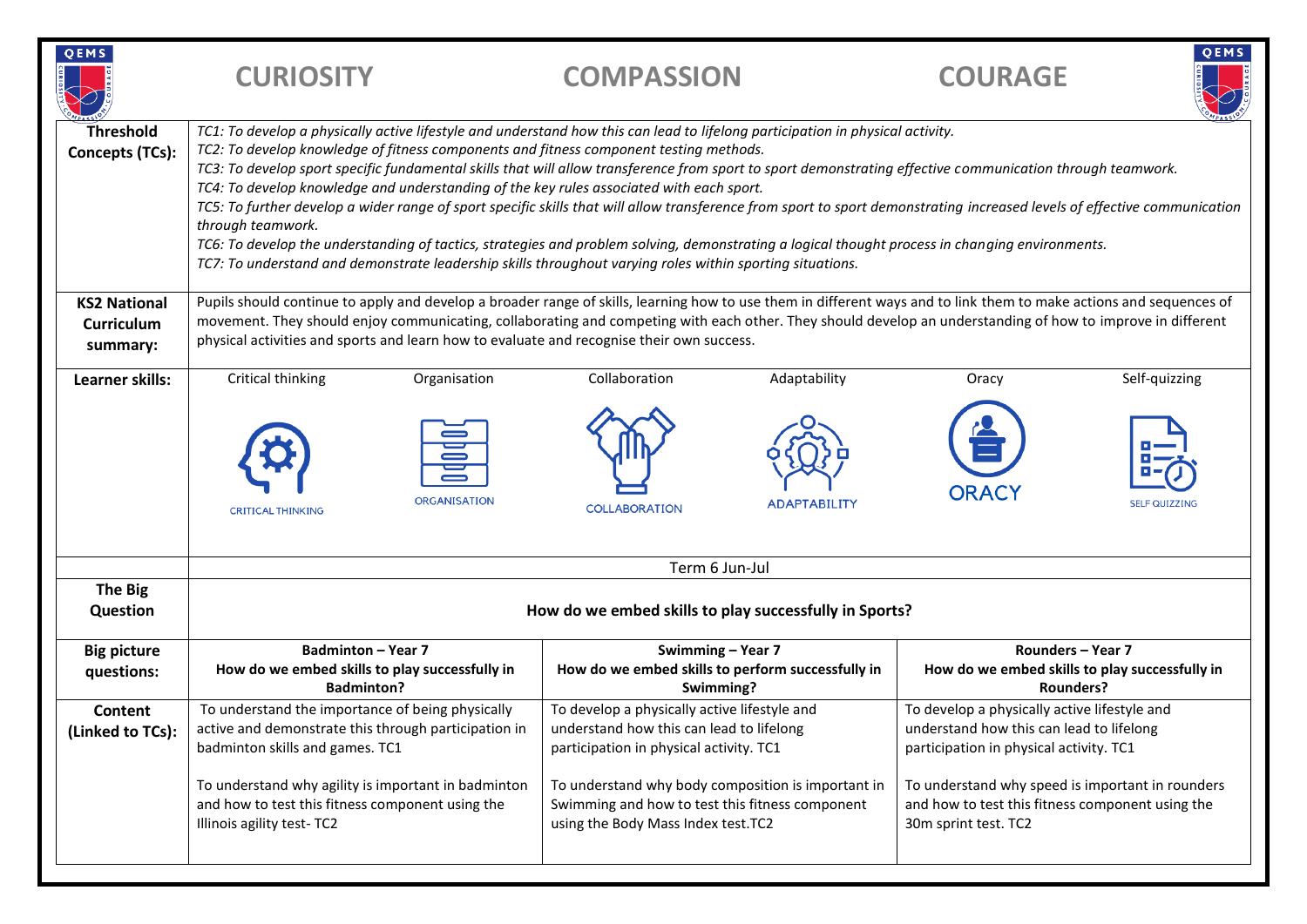| QEMS                                              | <b>CURIOSITY</b>                                                                                                                                                                                                                                                                                                                                                                                                                                                                                                                         | <b>COMPASSION</b>                                                                                                                                                                                                                                                                                 | QEMS<br><b>COURAGE</b>                                                                                                                                                                                      |  |
|---------------------------------------------------|------------------------------------------------------------------------------------------------------------------------------------------------------------------------------------------------------------------------------------------------------------------------------------------------------------------------------------------------------------------------------------------------------------------------------------------------------------------------------------------------------------------------------------------|---------------------------------------------------------------------------------------------------------------------------------------------------------------------------------------------------------------------------------------------------------------------------------------------------|-------------------------------------------------------------------------------------------------------------------------------------------------------------------------------------------------------------|--|
|                                                   | To develop back hand serve, push return, back hand<br>drive, back hand drive, back hand clear and<br>sequenced rallies as well as the ability to coach and<br>umpire conditioned games. TC3<br>To develop knowledge and understanding of the key<br>rules in badminton including lets and faults, as well<br>as the scoring system for singles and doubles play.<br>TC4                                                                                                                                                                  | To develop all 4 strokes within swimming<br>demonstrating effective communication through<br>coaching and peer assessment. TC3<br>To develop knowledge and understanding of the key<br>rules associated with surface dives, rescue<br>techniques and pool safety associated with<br>swimming. TC4 |                                                                                                                                                                                                             |  |
| Vocabulary<br>Instruction:                        | Agility<br>Illinois Agility Run Test<br>Grip<br>Racquet<br>Shuttle cock<br>Underarm shots<br>Co-operative rally<br>Singles play<br>Low serve<br>High serve<br>Hitting to space                                                                                                                                                                                                                                                                                                                                                           | Flexibilty<br>Sit and Reach Test<br>Streamlined<br>Horizontal<br>Front crawl<br>Back crawl<br>Breaststroke<br>Extend<br>Breathing (inhale/exhale)                                                                                                                                                 | Speed<br>35 metre sprint test<br><b>Bowling</b><br><b>Batting</b><br>Fielding<br>Catching<br>Throwing<br>Long/short barrier<br>Backstop                                                                     |  |
| Assessment:                                       | Practical sport assessment of topic 5 sport, assessing<br>knowledge and production of skills, understanding of<br>rules and the application of both. This is in addition<br>to oracy of fitness components.                                                                                                                                                                                                                                                                                                                              | Practical sport assessment of topic 5 sport, assessing<br>knowledge and production of skills, understanding of<br>rules and the application of both. This is in addition<br>to oracy of fitness components.                                                                                       | Practical sport assessment of topic 5 sport, assessing<br>knowledge and production of skills, understanding of<br>rules and the application of both. This is in addition<br>to oracy of fitness components. |  |
| Key/Historical<br>misconceptions<br>in this unit: | Throwing the shuttle up on serve instead of dropping<br>Serving above the waist<br>Taking eye off shuttle before impact<br>Shot selection (underarm/overarm)<br>Knowledge of service rules.                                                                                                                                                                                                                                                                                                                                              | Head out of the water<br>Arms/legs not extended in the water<br>Straight arm water entry in front crawl<br>Glide phase too short<br>Outsweep too wide in breaststroke arm pull.<br>Too much knee bend in backstroke.                                                                              | Not stepping into the bowl<br>Throwing too high/low to be caught<br>Taking eye off the ball when batting.<br>Poor hand position when catching.                                                              |  |
| Sequencing:                                       | We have chosen to sequence the year 7 curriculum like this because of the opportunities available to best utilise facilities, to offer high quality teaching and<br>resources. Students will each be exposed to a range of sports on a rotation in order to build on fundamental skills over key stage 3. These skills are built upon across<br>each year of key stage 3 as part of spaced retrieval to build on quality of initial skill and knowledge development in order to embed understanding and application in<br>greater depth. |                                                                                                                                                                                                                                                                                                   |                                                                                                                                                                                                             |  |